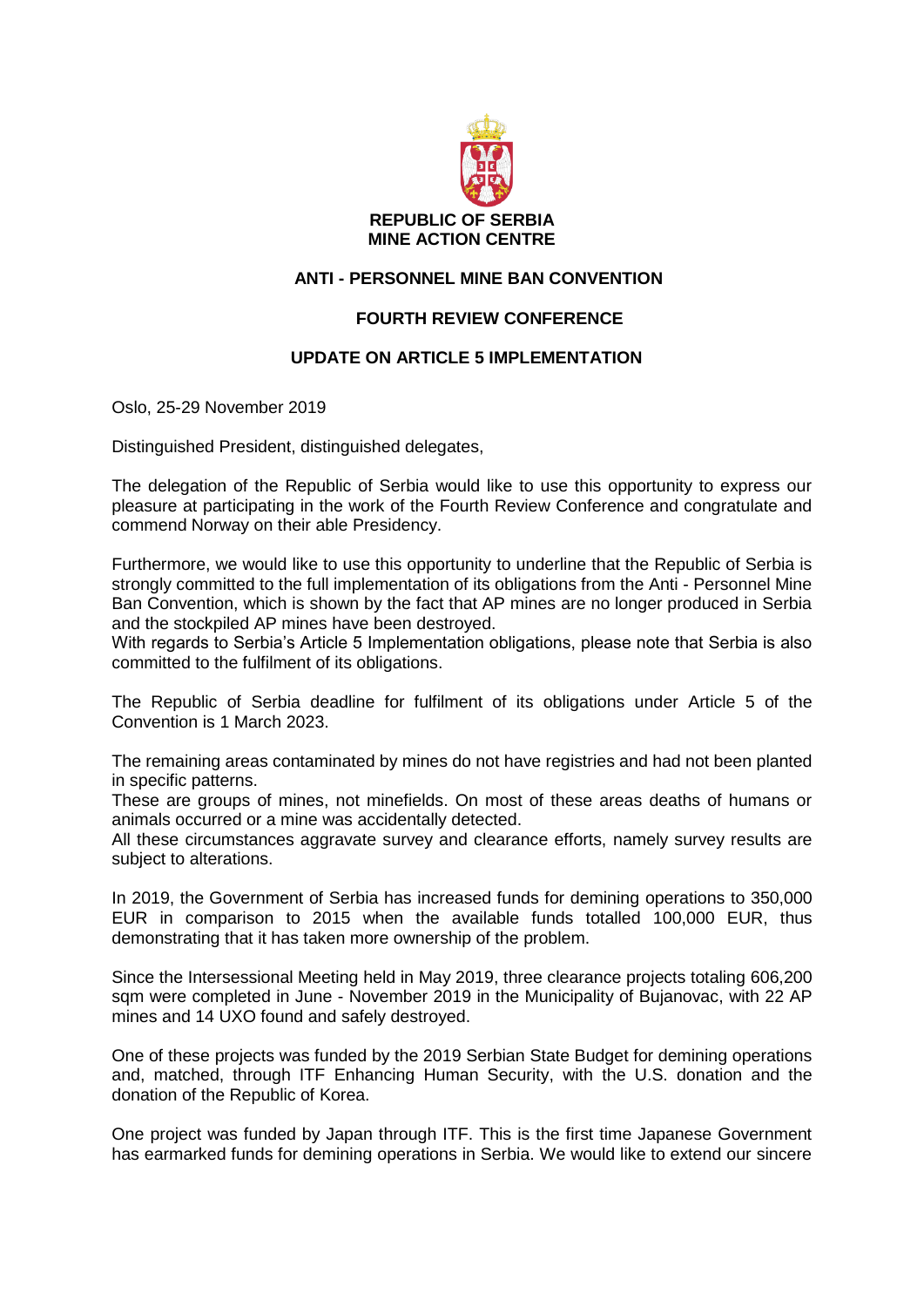gratitude and appreciation and are looking forward to continuation of our cooperation until the achievement of all set goals.

One project which comprised mine clearance of the part of transmission line route in Bujanovac was funded by Joint Stock Company "Elektromreža Srbije" - Transmission System Maintenance Division, Belgrade. Demining of the site increased the safety of people, facilitated the regular maintenance of transmission lines, which are part of the transmission system and are important for the security of power supply in the southern part of Serbia.

As of November 2019, the area in the Republic of Serbia suspected to contain anti-personnel mines totals 1,125,310 square metres. The area suspected to contain anti-personnel mines remains in the Municipality of Bujanovac.

The Government of the Republic of Serbia has allocated 350.000 EUR for demining operations in 2020. We will try to match these funds with the available donor funds.

The SMAC has prepared two demining projects, total area of around  $600.000 \text{ m}^2$ , and one technical survey project totalling  $390.300$  m<sup>2</sup>, which will, hopefully, be implemented in 2020 pending on available donor funds.

However, we would like to use this opportunity to draw attention to the fact that the Republic of Serbia is facing with a problem of newly discovered mine suspected areas in the Bujanovac Municipality.

In the period 2-3 October 2019, in the territory of the Municipality of Bujanovac (villages of Veliki Trnovac, Končulj, Lučane, Ravno Bučje, Đorđevac), at the request of representatives of local self-government, the Mine Action Center of the Republic of Serbia conducted survey and marking of locations suspected to be contaminated by groups of mines. These are locations where fires occurred recently, and according to eyewitnesses, explosions could be heard in several places after the fire broke out, indicating the existence of mines in these areas.

Representatives of the Serbian Mine Action Center and Emergency Management Staff of the Municipality of Bujanovac, visited the sites and interviewed local residents, local community representatives, firefighters, as well as police and military representatives.

The mine incident questionnaires have been completed in accordance with International Mine Action Standards (IMAS).

Furthermore, mine suspected area has been marked in order to clearly and visually warn of mine danger, as well as to ban the entry of population into mine suspected area. Mine warning signs have been posted in the areas of possible access to mined areas (roads, paths and other areas where movement of people is expected).

Given that the population is multi-ethnic, the wording on the signs has been written in Serbian and Albanian.

In the forthcoming period, Serbian Mine Action Center intends to survey the remaining sites for which there are indications of contamination. The aim is to record all changes that have occurred as a result of new circumstances and are the consequences of new findings.

In addition, in the previous months, the Serbian Mine Action Centre engaged itself in mine risk awareness activities in the Bujanovac Municipality, organizing a lecture on mines and explosive remnants of war for the local authorities, public companies and institutions founded by the Municipality of Bujanovac, relevant institutions for protection and rescue (Red Cross Bujanovac, Forest Section, Veterinary Station Bujanovac, Hunting Association), Presidents of Local Communities - Commissioners of Civil Protection, aimed at raising awareness of